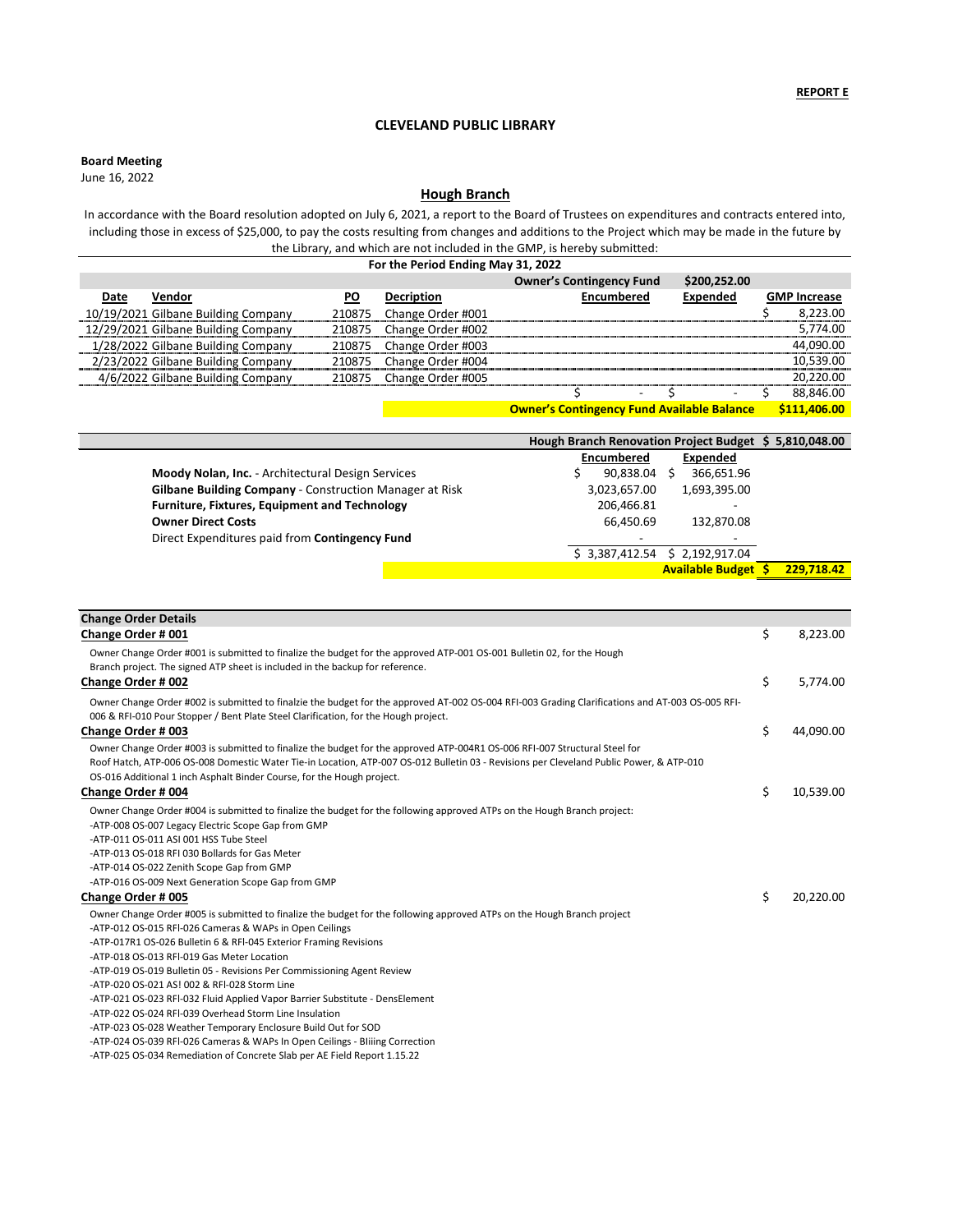# **Board Meeting**

|                                                                     | Jefferson Branch Renovation Project Budget \$ 2,483,967.00 |                            |            |
|---------------------------------------------------------------------|------------------------------------------------------------|----------------------------|------------|
|                                                                     | <b>Encumbered</b>                                          | Expended                   |            |
| Williams Associates Architects, LTD - Architectural Design Services | 11,429.78                                                  | 163,361.22<br>S            |            |
| <b>Gilbane Building Company - Construction Manager at Risk</b>      | 919,249.00                                                 | 894,479.00                 |            |
| Furniture, Fixtures, Equipment and Technology*                      | 152,850.00                                                 | <b>.</b>                   |            |
| <b>Owner Direct Costs</b>                                           | 13,696.88                                                  | 86,014.62                  |            |
| Direct Expenditures paid from Contingency Fund                      | $\overline{\phantom{a}}$                                   |                            |            |
|                                                                     | $$1,097,225.66 \t$ 1,143,854.84$                           |                            |            |
|                                                                     |                                                            | <b>Available Budget \$</b> | 242,886.50 |
|                                                                     |                                                            |                            |            |

| For the Period Ending May 31, 2022 |        |                    |                                                   |              |  |                     |
|------------------------------------|--------|--------------------|---------------------------------------------------|--------------|--|---------------------|
|                                    |        |                    | <b>Owner's Contingency Fund</b>                   | \$157,314.00 |  |                     |
| Vendor<br>Date                     | PO     | <b>Decription</b>  | <b>Encumbered</b>                                 | Expended     |  | <b>GMP Increase</b> |
| 9/15/2021 Gilbane Building Company | 210886 | Change Order #001  |                                                   |              |  | 642.00              |
| 12/9/2021 Gilbane Building Company | 210887 | Change Order # 002 |                                                   |              |  | 7,890.00            |
|                                    |        |                    | $\overline{\phantom{0}}$                          | -            |  | 8,532.00            |
|                                    |        |                    | <b>Owner's Contingency Fund Available Balance</b> |              |  | \$148,782.00        |

| <b>Change Order Details</b>                                                                                                            |          |
|----------------------------------------------------------------------------------------------------------------------------------------|----------|
| <b>Change Order #001</b>                                                                                                               | 642.00   |
| Owner Change Order #001 is submitted to finalize the budget for the approved ATP-001 OS-001 Contractor Default Insurance               |          |
| for Approved GMP Alternates, for the Jefferson project                                                                                 |          |
| <b>Change Order # 002</b>                                                                                                              | 7.890.00 |
| Owner Change Order #002 is submitted to finalize the budget for the approved ATP-003 OS-002 Bulletin 01 - Plumbing Revisions,          |          |
| ATP-004 OS-003 Bulletin 02 & RFI-007 ETR 4 in. Vent Stack, ATP-005 OS-006 RFI-014 Plumbing Demo Requirements at Existing Sink, ATP-006 |          |
| OS-007 RFI-012 Existing Window Well Demolition, & ATP-007 OS-009 Temporary Partition at Vestibule 117B, for the Jefferson project. The |          |
| signed ATP sheets have been included in the backup for reference.                                                                      |          |
| Dlease note the initially approved value for ATP-004 OS-003 Bulletin 02 / REL-007 ETR 4" Vent Stack has reduced This OCO reflects the  |          |

Please note, the initially approved value for ATP-004 OS-003 Bulletin 02 / RFI-007 ETR 4" Vent Stack has reduced. This OCO reflects the finalized value for this scope of work.

June 16, 2022

# **CLEVELAND PUBLIC LIBRARY**

# **Jefferson Branch**

In accordance with the Board resolution adopted on June 17, 2021, a report to the Board of Trustees on expenditures and contracts entered into, including those in excess of \$25,000, to pay the costs resulting from changes and additions to the Project which may be made in the future by the Library, and which are not included in the GMP, is hereby submitted:

## \*\$120,619 will be paid using the Zajac Trust funds paid from 203754-55510/55520-11754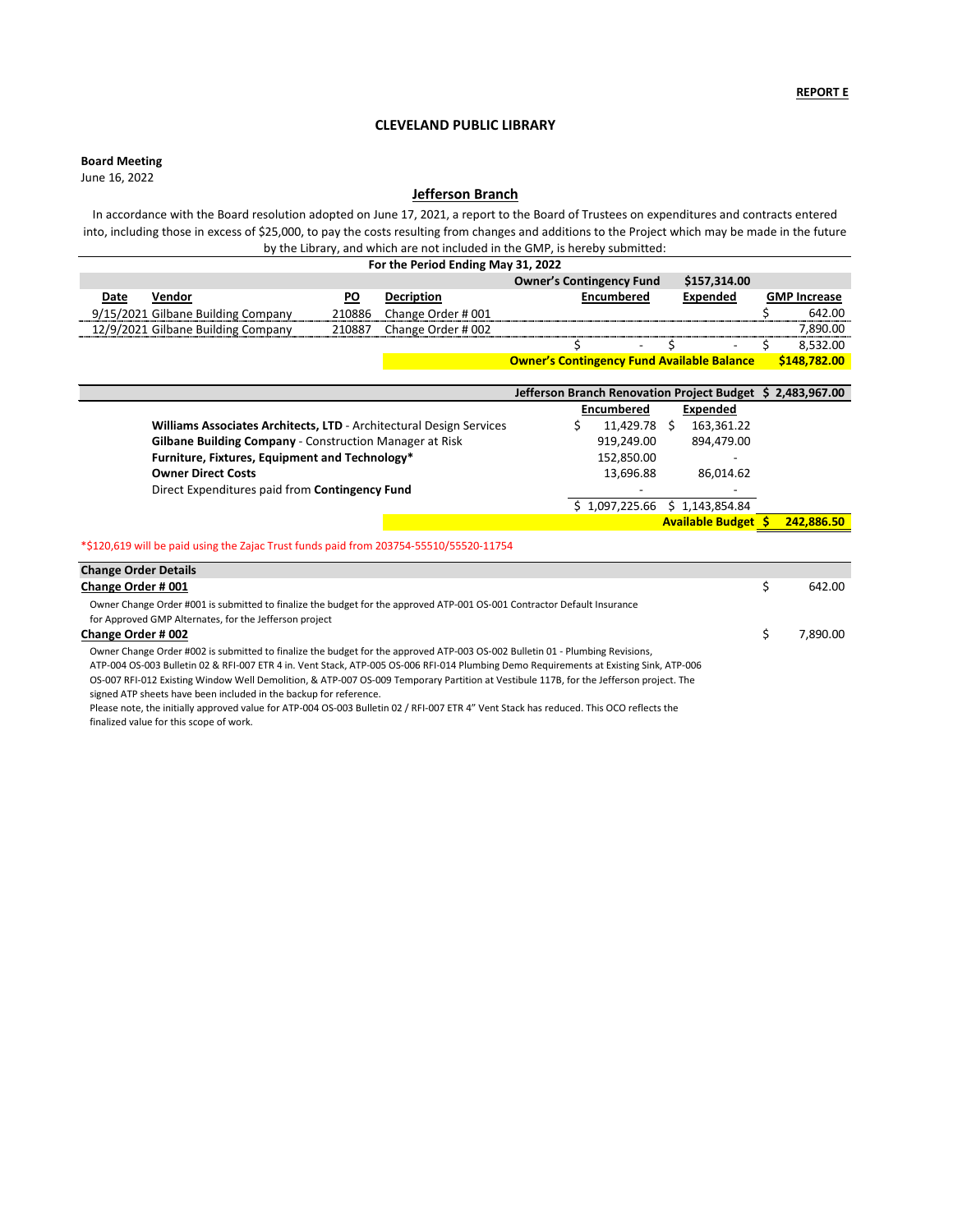#### **Board Meeting**

|                                                         |                          | West Park Branch Renovation Project Budget \$ 5,329,779.00 |            |
|---------------------------------------------------------|--------------------------|------------------------------------------------------------|------------|
|                                                         | <b>Encumbered</b>        | <b>Expended</b>                                            |            |
| Vocon Partners, LLC - Architectural Design Services     | 45,732.86                | 356,662.14                                                 |            |
| Gilbane Building Company - Construction Manager at Risk | 1,894,676.00             | 2,346,267.00                                               |            |
| <b>Furniture, Fixtures, Equipment and Technology</b>    |                          |                                                            |            |
| <b>Owner Direct Costs</b>                               | 24,739.66                | 101,516.83                                                 |            |
| Direct Expenditures paid from Contingency Fund          | $\overline{\phantom{0}}$ |                                                            |            |
|                                                         | 1,965,148.52             | 2,804,445.97                                               |            |
|                                                         |                          | <b>Available Budget \$</b>                                 | 560,184.51 |

| <b>Change Order Details</b> |           |
|-----------------------------|-----------|
| Change Order # 001          | 41,973.00 |

June 16, 2022

I.

## **CLEVELAND PUBLIC LIBRARY**

**Change Order # 002** \$ 146,511.00 Owner Change Order #001 Is submitted to finalize the budget for the approved ATP-001 05-001 Contractor Default Insurance for Approved GMP Alternates, ATP-003 05·002 RFI-012 Copper Panel Cladding at Existing Dormers, ATP-004Rl 05-007 RFl-011 Drywall Fastening to Plaster Ceiling and Substrate, ATP-005 OS-008 RFJ-020 Wall Support & Duct Elevation, & ATP-006Rl 0S-009 Bond Costs for General Trades Contract Commitment, for the West Park project.

| For the Period Ending May 31, 2022 |           |                   |                                                   |  |                |  |                     |
|------------------------------------|-----------|-------------------|---------------------------------------------------|--|----------------|--|---------------------|
|                                    |           |                   | <b>Owner's Contingency Fund</b>                   |  | 330,025.00     |  |                     |
| Vendor<br>Date                     | <b>PO</b> | <b>Decription</b> | <b>Encumbered</b>                                 |  | Expended       |  | <b>GMP Increase</b> |
| 4/20/2022 Gilbane Building Company | 210887    | Change Order #001 |                                                   |  |                |  | 41,973.00           |
| 4/22/2022 Gilbane Building Company | 210887    | Change Order #002 |                                                   |  |                |  | 146,511.00          |
|                                    |           |                   |                                                   |  | $\blacksquare$ |  | 188,484.00          |
|                                    |           |                   | <b>Owner's Contingency Fund Available Balance</b> |  |                |  | \$141,541.00        |

Owner Change Order #002 is submitted to finalize the budget for the following previously approved ATPs

ATP-002 05-005 Asbestos Certified Carpenters

ATP-007 05-010 Finish Repairs of ETR Plaster Walls

ATP-009 0S-004 RFI-014 Bearing Plates in Terracotta Wall

ATP-010 05-006 RFI OOB Existing Terracotta Masonry Wall Support

ATP-011 05-012 Removal of Water on Roof

ATP-012 05-013 RFI-024 Existing Roof Drafns Relocation

ATP-013 OS-015 RFI-017 Exterior Wall Steel Support

ATP-014 05-016 RFI-028 Exterior Wall Sheathing Material

ATP-015 05-021 RFI-027 Steel Support of Stair Infill

ATP-017 05-023 RFl-043 Children's Library Rm. B10 Existing Additional Partition Removal

TP-018 OS-024 RFI-046 Blocked Rood Drain Above Stair S0l

ATP-020 OS-027 RFI-048 Door 101C Conflict with Column Enclosure

# **West Park Branch**

In accordance with the Board resolution adopted on June 17, 2021, a report to the Board of Trustees on expenditures and contracts entered into, including those in excess of \$25,000, to pay the costs resulting from changes and additions to the Project which may be made in the future by the Library, and which are not included in the GMP, is hereby submitted: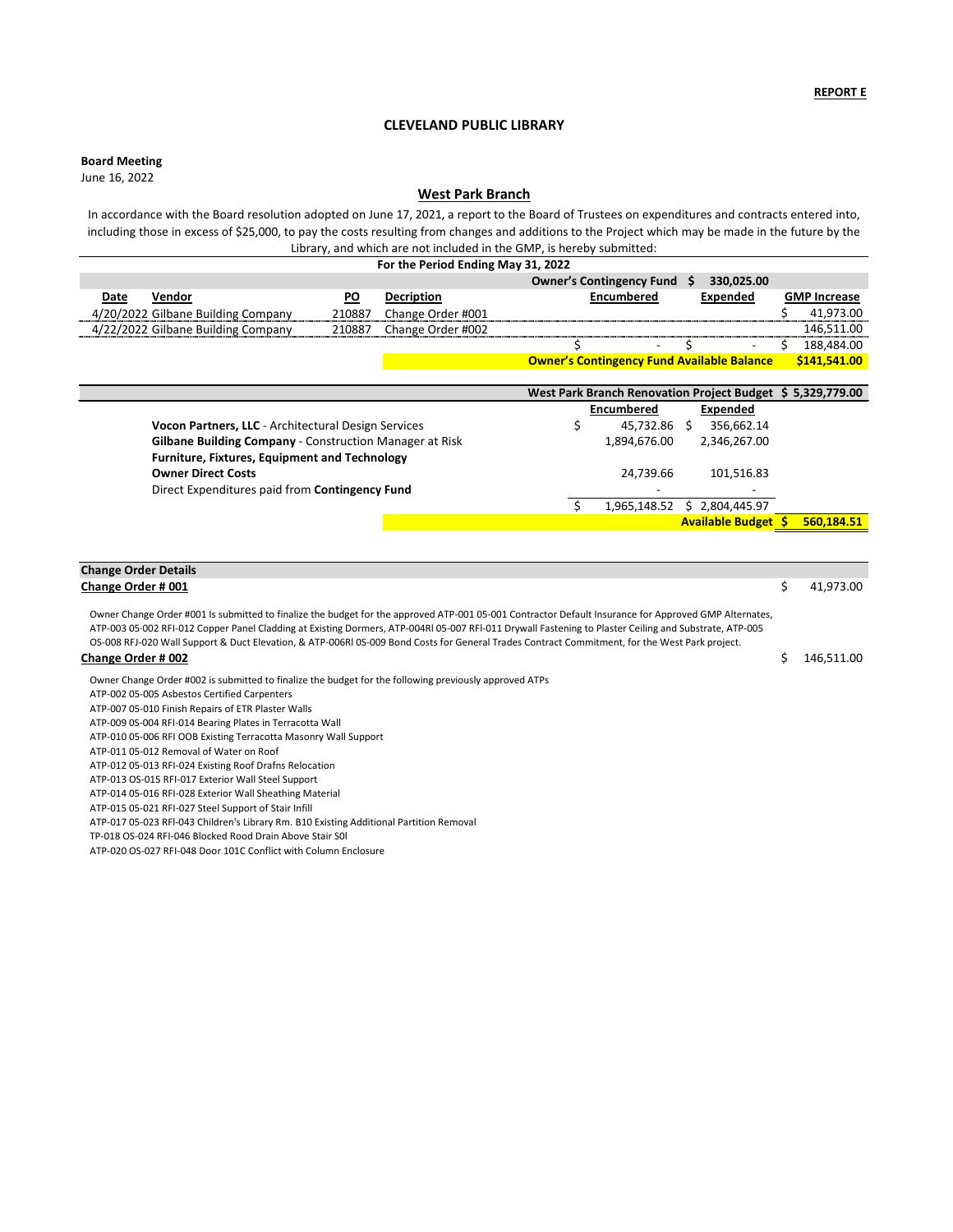## **Board Meeting**

|                                                                   |                          | Woodland Branch Project Budget \$7,819,156.00 |
|-------------------------------------------------------------------|--------------------------|-----------------------------------------------|
|                                                                   | <b>Encumbered</b>        | <b>Expended</b>                               |
| <b>Bostwick Design Partnerhip - Architectural Design Services</b> | 68,161.09                | 538,681.91                                    |
| Gilbane Building Company - Construction Manager at Risk           | 4,320,958.00             | 2,075,332.00                                  |
| <b>Furniture, Fixtures, and Equipment</b>                         |                          |                                               |
| <b>Owner Direct Costs</b>                                         | 157,415.39               | 164,443.60                                    |
| Direct Expenditures paid from Contingency Fund                    | $\overline{\phantom{0}}$ | $\blacksquare$                                |
|                                                                   | \$4,546,534.48           | \$2,778,457.51                                |
|                                                                   |                          | <b>Available Budget \$</b><br>494,164.01      |

June 16, 2022

# **CLEVELAND PUBLIC LIBRARY**

| For the Period Ending May 31, 2022 |                                    |        |                    |                                                   |                          |                 |  |                     |
|------------------------------------|------------------------------------|--------|--------------------|---------------------------------------------------|--------------------------|-----------------|--|---------------------|
|                                    |                                    |        |                    | Owner's Contingency Fund \$                       |                          | 490,644.00      |  |                     |
| <b>Date</b>                        | Vendor                             | PO     | <b>Decription</b>  | <b>Encumbered</b>                                 |                          | <b>Expended</b> |  | <b>GMP Increase</b> |
|                                    | 11/8/2021 Gilbane Building Company | 210885 | Change Order # 001 |                                                   |                          |                 |  | 24,984.00           |
|                                    | 12/9/2021 Gilbane Building Company | 210885 | Change Order # 002 |                                                   |                          |                 |  | 111,494.00          |
|                                    | 4/20/2022 Gilbane Building Company | 210885 | Change Order # 003 |                                                   |                          |                 |  | 132,816.00          |
|                                    |                                    |        |                    |                                                   | $\overline{\phantom{a}}$ | $\blacksquare$  |  | 269,294.00          |
|                                    |                                    |        |                    | <b>Owner's Contingency Fund Available Balance</b> |                          |                 |  | \$221,350.00        |

| <b>Change Order Details</b>                                                                                                                                                                                                                                                                                                                                                                                                                                                                                                                                                                                                                                                                                                                                                                                                                                                                                                                                                               |     |            |
|-------------------------------------------------------------------------------------------------------------------------------------------------------------------------------------------------------------------------------------------------------------------------------------------------------------------------------------------------------------------------------------------------------------------------------------------------------------------------------------------------------------------------------------------------------------------------------------------------------------------------------------------------------------------------------------------------------------------------------------------------------------------------------------------------------------------------------------------------------------------------------------------------------------------------------------------------------------------------------------------|-----|------------|
| Change Order # 001                                                                                                                                                                                                                                                                                                                                                                                                                                                                                                                                                                                                                                                                                                                                                                                                                                                                                                                                                                        | \$. | 24,984.00  |
|                                                                                                                                                                                                                                                                                                                                                                                                                                                                                                                                                                                                                                                                                                                                                                                                                                                                                                                                                                                           |     |            |
| Owner Change Order #001 is submitted to finalize the budget for the approved ATP-001 OS-001 Addendum 02 and ATP-007 OS-                                                                                                                                                                                                                                                                                                                                                                                                                                                                                                                                                                                                                                                                                                                                                                                                                                                                   |     |            |
| 013 Discovery for Existing Conditions: Oil Water Separator, Manhole & Oil Drums, for the Woodland project. The signed ATP sheet and the                                                                                                                                                                                                                                                                                                                                                                                                                                                                                                                                                                                                                                                                                                                                                                                                                                                   |     |            |
| email approval are included in the backup for reference.                                                                                                                                                                                                                                                                                                                                                                                                                                                                                                                                                                                                                                                                                                                                                                                                                                                                                                                                  |     |            |
| Change Order # 002                                                                                                                                                                                                                                                                                                                                                                                                                                                                                                                                                                                                                                                                                                                                                                                                                                                                                                                                                                        | S   | 111,494.00 |
| Owner Change Order #002 is submitted to finalize the budget for the approved ATP-004 OS-004 Bulletin 02 - Branch Perimeter Diffusers, ATP-005 OS-<br>008 Bulletin 01A - Branch In-Floor Power Clarifications, ATP-006 OS-011 Removal of Existing Petroleum Tank & Unsuitable Leaded Soils, ATP-008R1 OS-<br>007 Bulletin 08 - Trespa Cladding Optimization, ATP-009 OS-016 Disposal of Soils with Elevated Lead, ATP-010 OS-017 Disposal of Clean Soils, ATP-011<br>OS-010 Bulletin 07A Site Booster Pumps, & ATP-012 OS-015 Bulletin 07B Site Drainage Updates 9.29.21 - Material Only, for the Woodland project. The<br>signed ATP sheets have been included in the backup for reference. Please note, the initially approved value for ATP-006 OS-011 Removal of Existing<br>Petroleum Tank & Unsuitable Leaded Soils has reduced. This OCO reflects the finalized value for this scope of work. An updated ATP has been<br>generated and will be distributed for the team for record. |     |            |
| Change Order # 003                                                                                                                                                                                                                                                                                                                                                                                                                                                                                                                                                                                                                                                                                                                                                                                                                                                                                                                                                                        |     | 132,816.00 |
| Owner Change Order #003 is submitted to finalize the budget for the approved ATP-013 OS-022 Bulletin 07D - Site Planting<br>Updates, ATP-014 OS-023 Bulletin 07B, 07C, 07E - Site Drainage - Labor & Equipment, ATP-015 OS-025 Bulletin 16 Booster Pump Voltage, and<br>ATP-016 OS-026 Bulletin 18 Electrical & Plumbing Updates, for the Woodland Branch project.                                                                                                                                                                                                                                                                                                                                                                                                                                                                                                                                                                                                                        |     |            |

# **Woodland Branch**

In accordance with the Board resolution adopted on July 6, 2021, a report to the Board of Trustees on expenditures and contracts entered into, including those in excess of \$25,000, to pay the costs resulting from changes and additions to the Project which may be made in the future by the Library, and which are not included in the GMP, is hereby submitted: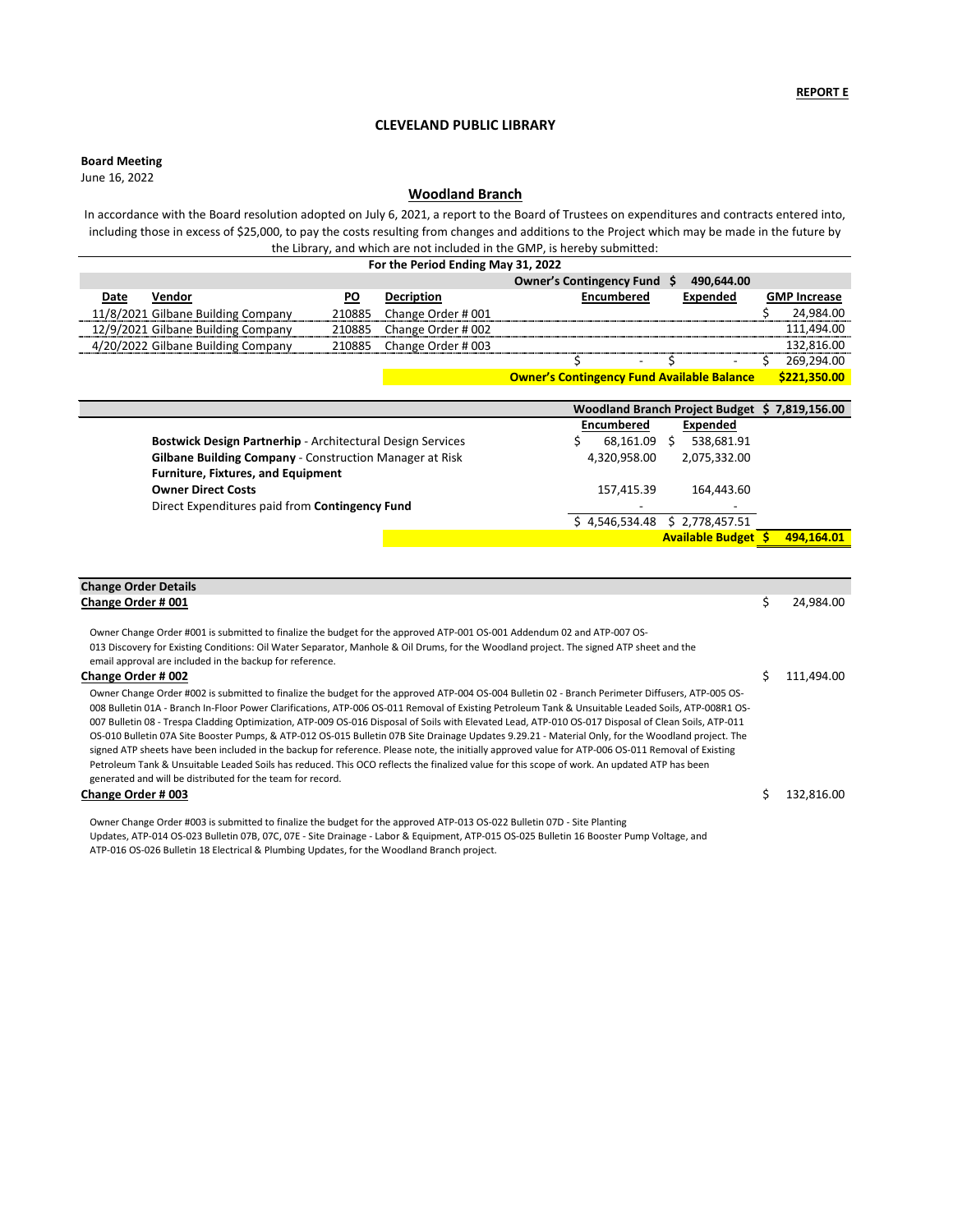**Board Meeting**

**Owner's Contingency Fund Available Balance \$ 174,587.00**

|                                                            | Central Distribution Facility Project Budget \$7,247,916.00 |                             |            |
|------------------------------------------------------------|-------------------------------------------------------------|-----------------------------|------------|
|                                                            | <b>Encumbered</b>                                           | <b>Expended</b>             |            |
| Bostwick Design Partnerhip - Architectural Design Services | 61,799.94                                                   | 689,810.06<br>$\mathcal{L}$ |            |
| Gilbane Building Company - Construction Manager at Risk    | 2,754,119.00                                                | 2,722,486.00                |            |
| <b>Furniture, Fixtures, Equipment and Technology</b>       | 349,999.00                                                  | $\,$                        |            |
| <b>Owner Direct Costs</b>                                  | 20,624.46                                                   | 69,862.81                   |            |
| Direct Expenditures paid from Contingency Fund             | $\overline{\phantom{a}}$                                    |                             |            |
|                                                            | \$3,186,542.40                                              | 3,482,158.87                |            |
|                                                            |                                                             | <b>Available Budget</b>     | 579,214.73 |

|      | For the Period Ending May 31, 2022  |           |                    |                                           |                 |  |                                                                          |  |
|------|-------------------------------------|-----------|--------------------|-------------------------------------------|-----------------|--|--------------------------------------------------------------------------|--|
|      |                                     |           |                    | Owner's Contingency Fund \$               | 605,499.00      |  |                                                                          |  |
| Date | Vendor                              | <b>PO</b> | <b>Decription</b>  | <b>Encumbered</b>                         | <b>Expended</b> |  | <b>GMP Increase</b>                                                      |  |
|      | 9/15/2021 Gilbane Building Company  | 201888    | Change Order # 001 |                                           |                 |  | 17,219.00                                                                |  |
|      | 10/20/2021 Gilbane Building Company | 201888    | Change Order # 002 |                                           |                 |  | 64,162.00                                                                |  |
|      | 12/9/2021 Gilbane Building Company  | 201888    | Change Order # 003 |                                           |                 |  | 80,782.00                                                                |  |
|      | 2/25/2022 Gilbane Building Company  | 201888    | Change Order # 004 |                                           |                 |  | 143,336.00                                                               |  |
|      | 4/28/2022 Gilbane Building Company  | 201888    | Change Order # 005 |                                           |                 |  | 4,520.00                                                                 |  |
|      | 5/27/2022 Gilbane Building Company  | 201888    | Change Order # 006 |                                           |                 |  | 120,893.00                                                               |  |
|      |                                     |           |                    | $\sim$                                    | $\sim$          |  | 430,912.00                                                               |  |
|      |                                     |           |                    | <u>A colonización e clasificación de </u> |                 |  | $\overline{A} = \overline{A} + \overline{C} = \overline{C} \overline{A}$ |  |

# **CLEVELAND PUBLIC LIBRARY**

June 16, 2022

# **Central Distribution Facility**

In accordance with the Board resolution adopted on June 17, 2021, a report to the Board of Trustees on expenditures and contracts entered into, including those in excess of \$25,000, to pay the costs resulting from changes and additions to the Project which may be made in the future by the Library, and which are not included in the GMP, is hereby submitted:

| <b>Change Order Details</b>                                                                                                                         |                  |
|-----------------------------------------------------------------------------------------------------------------------------------------------------|------------------|
| <b>Change Order #001</b>                                                                                                                            | \$<br>17,219.00  |
| To finalize the budget for the approved ATP-001 OS-009 Marous Material Escalation Impacts - BP08C & BP09A.                                          |                  |
| <b>Change Order # 002</b>                                                                                                                           | \$<br>64,162.00  |
| To finalize the budget for the approved ATP-002 OS-003 Car Drive-in Damage Repairs -                                                                |                  |
| Demolition and ATP-003 OS-001 Addendum 02, for the Central Distribution Facility project.                                                           |                  |
| <b>Change Order # 003</b>                                                                                                                           | \$<br>80,782.00  |
| To finalize the budget for the approved ATP-004R2 OS-002 Bulletin 05 - CDF Rooftop Equipment Relocation, ATP-006 OS-005 Bulletin 06 - CDF Roof      |                  |
| Drain Relocation, ATP-007 OS-008 Bulletin 08 - Trespa Cladding Optimization, ATP-010 OS-011 Bulletin 07A - Site Booster Pumps, ATP-005 OS-012       |                  |
| Alternate E1 - HVAC Serving Automated Materials Handing 120, & ATP-008 OS-026 RFI-032 Existing Storm Drain Relocation, for the Central Distribution |                  |
| Facility project.                                                                                                                                   |                  |
| Change Order # 004                                                                                                                                  | \$<br>143,336.00 |
| Owner Change Order #004 is submitted to finalize the budget for the following approved ATPs on the Central Distribution Facility                    |                  |
| project:                                                                                                                                            |                  |
| -ATP-009r2 OS-024 CDF Floor Leveling - Option 2 with Platform 3                                                                                     |                  |
| -ATP-012 OS-041 CMU Removal for Install of W21x44 & W25x55 Lintels                                                                                  |                  |
| -ATP-013 OS-010 Car Drive-in Damage Repairs - Masonry & Materials                                                                                   |                  |
| -ATP-014 OS-014 RFI-001 Exposed Radiation Pipe Drops                                                                                                |                  |
| -ATP-015 OS-022 RFI-14 & RFI-15 Infill Interior Oil Separator and Open Grated Sewer                                                                 |                  |
| -ATP-017 OS-034 Bulletin 12 CDF Gas Lines                                                                                                           |                  |
| -ATP-018 OS-044 RFI-064 Aluminum Fascia at New Canopy                                                                                               |                  |
| -ATP-019 OS-045 RFI-083 Cleanout in NW Area of Basement                                                                                             |                  |
| -ATP-020 OS-025 RFI-006 Existing Plumbing on New Exterior Facade                                                                                    |                  |
|                                                                                                                                                     |                  |

-ATP-021 OS-020 Bulletin 10 CDF Sanitary Revisions and Eyewash Removal -ATP-022 OS-046 RFI-090 Relocate Existing Rooftop Drain Piping -ATP-023 OS-035 Bulletin 13 CDF Electrical Updates -ATP-026 OS-052 RFI-076 Fire Dampers at Existing Duct Risers

1 of 2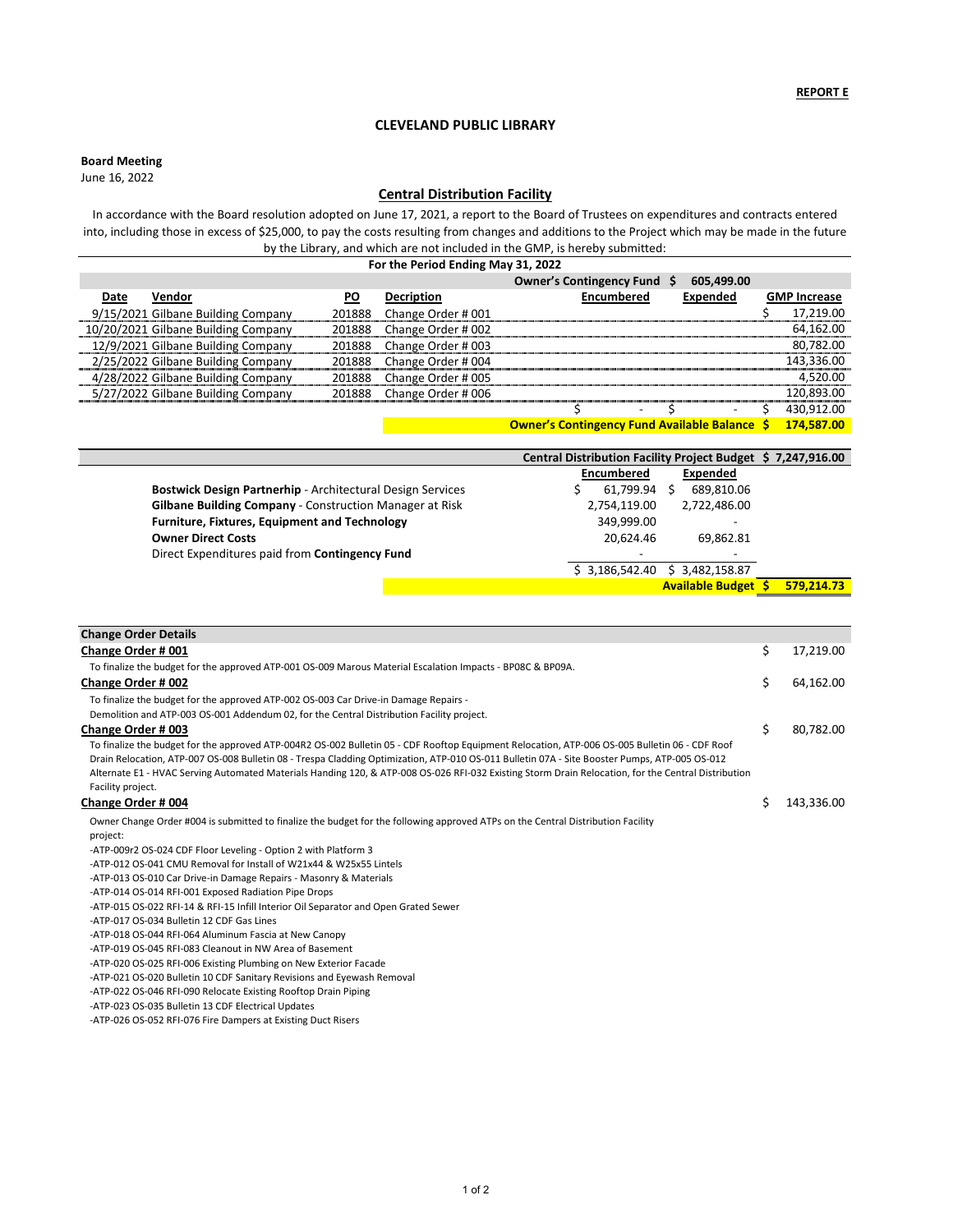| <b>Change Order Details</b>                                                                                                      |                  |
|----------------------------------------------------------------------------------------------------------------------------------|------------------|
| Change Order # 005                                                                                                               | \$<br>4,520.00   |
| Owner Change Order #005 is submitted to finalize the budget for the following approved ATPs on the Central Distribution Facility |                  |
| project:                                                                                                                         |                  |
| -ATP-016R1 OS-038 RFI-058 Repair Displaced Lintel                                                                                |                  |
| -ATP-024 OS-039 Bulletin 15 South Vestibule Canopy Lighting Revisions                                                            |                  |
| -ATP-025 OS-047 Bulletin 16 Booster Pump Voltage                                                                                 |                  |
| -ATP-027 OS-015 RFI-007 Concourse-1 114-1 North Wall Existing Piping                                                             |                  |
| -ATP-028 OS-018 Install Temp Wall for Construction Office                                                                        |                  |
| -ATP-030 OS-051 RFI-082 Corridor 111 Piping Relocation & Chase Wall                                                              |                  |
| <b>Change Order # 006</b>                                                                                                        | \$<br>120,893.00 |
| Owner Change Order #006 is submitted to finalize the budget for the following previously approved ATPs. The signed ATP sheets    |                  |
| have been included in the backup for reference.                                                                                  |                  |
| -ATP-029 OS-050 RFI-089 Beam End Detail for AHU Steel                                                                            |                  |
| -ATP-031 OS-017 Break in at Glass Block - 9.27.21                                                                                |                  |
| -ATP-032 OS-059 Temporary Exterior Door at 146.1 (CC)                                                                            |                  |
| -ATP-033 OS-060 RFI-087 Framing at Existing Columns (CC)                                                                         |                  |
| -ATP-034 OS-037 Bulletin 14 CDF Owner Revisions                                                                                  |                  |
| -ATP-035 OS-055 Bulletin 19 Structural Updates                                                                                   |                  |
| -ATP-036R1 OS-033 Bulletin 11 Elevator Removal                                                                                   |                  |
| -ATP-037 OS-019 Bulletin 09 Roof Access Relocation                                                                               |                  |
| -ATP-038 OS-049 Perimeter Spray Foam Insulation above Glass Block                                                                |                  |
| -ATP-039 OS-066 RFI-043 Soffit at Existing Windows in Phase 1                                                                    |                  |
| -ATP-040 OS-023 RFI-015 Infill of Exterior Oil Interceptor with LSM                                                              |                  |
| -ATP-041 OS-042 RFI-065 Fascia Finish at Existing Canopy                                                                         |                  |
| -ATP-042 OS-070 Buyout Reconciliation from GMP                                                                                   |                  |
| -ATP-043 OS-054 Bulletin 17 CDF Owner Revisions                                                                                  |                  |
| -ATP-044 OS-067 Schedule Extension                                                                                               |                  |
| -ATP-045 OS-080 RFI-131 Transfer Duct Relocation in Reception 103                                                                |                  |
| -ATP-046 OS-056 RFI-063 Electrical Room 118 Size & Layout                                                                        |                  |
| -ATP-047 OS-068 Relocate Roof Drain Piping for Lintel at New Loading Dock (CC)                                                   |                  |
| -ATP-048 OS-082 Revised Junction Box for Fiber Feed into Basement                                                                |                  |
| -ATP-049 OS-078 CDF Bulletin 21 Structural, Electrical, & IT Updates                                                             |                  |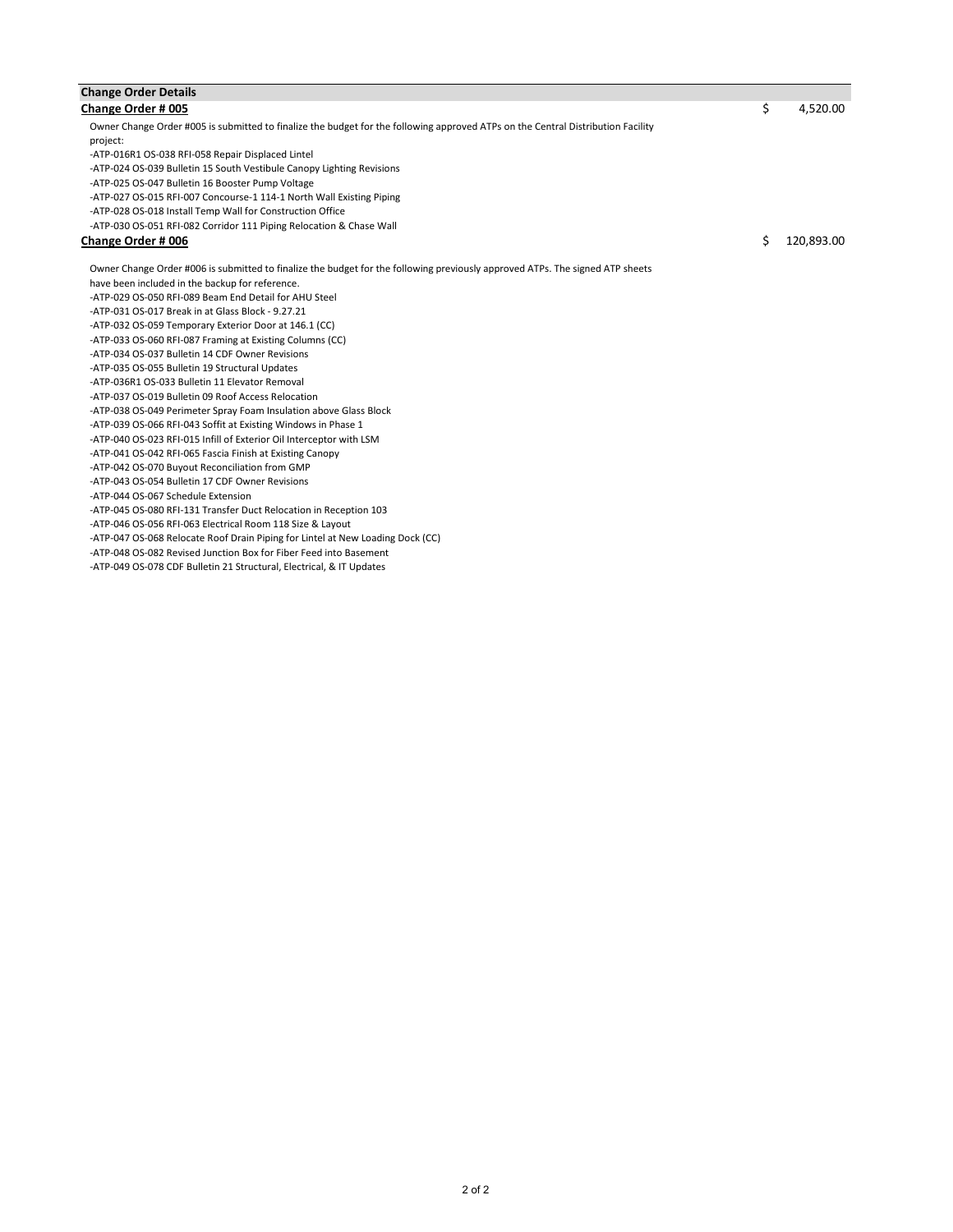## **Board Meeting**

**Owner's Contingency Fund Available Balance \$111,630.00**

| Lorain Branch Renovation Project Budget \$ 3,799,592.80                  |                          |                            |            |  |  |  |
|--------------------------------------------------------------------------|--------------------------|----------------------------|------------|--|--|--|
|                                                                          | <b>Encumbered</b>        | Expended                   |            |  |  |  |
| Holzheimer Bolek + Meehan Architects LLC - Architectural Design Services | 37,721.17                | 309,125.83<br>-S           |            |  |  |  |
| <b>Regency Construction - Construction Manager at Risk</b>               | 2,388,124.48             | 513,586.01                 |            |  |  |  |
| Furniture, Fixtures, Equipment and Technology                            |                          |                            |            |  |  |  |
| <b>Owner Direct Costs</b>                                                | 17,672.75                | 67,078.86                  |            |  |  |  |
| Direct Expenditures paid from Contingency Fund                           | $\overline{\phantom{a}}$ | $\blacksquare$             |            |  |  |  |
|                                                                          | \$2,443,518.40           | 889,790.70                 |            |  |  |  |
|                                                                          |                          | <b>Available Budget \$</b> | 466,283.70 |  |  |  |

| For the Period Ending May 31, 2022 |           |                   |                                            |                          |  |                     |
|------------------------------------|-----------|-------------------|--------------------------------------------|--------------------------|--|---------------------|
|                                    |           |                   | <b>Owner's Contingency Fund</b>            | 128,302.00<br>- S        |  |                     |
| Vendor<br>Date                     | <b>PO</b> | <b>Decription</b> | <b>Encumbered</b>                          | Expended                 |  | <b>GMP Increase</b> |
| 3/14/2022 Regency Construction     | 211407    | Change Order #001 |                                            |                          |  | 2,149.74            |
| 3/28/2022 Regency Construction     | 211407    | Change Order #002 |                                            |                          |  | 1,183.17            |
| 5/6/2022 Regency Construction      | 211407    | Change Order #003 |                                            |                          |  | 13,339.09           |
|                                    |           |                   | $\overline{\phantom{0}}$                   | $\overline{\phantom{0}}$ |  | 16,672.00           |
|                                    |           |                   | Ownards Contingence Fund Available Relaxes |                          |  | $6111$ $620$ $00$   |

# **Lorain Branch**

In accordance with the Board resolution adopted on October 21, 2021, a report to the Board of Trustees on expenditures and contracts entered into, including those in excess of \$25,000, to pay the costs resulting from changes and additions to the Project which may be made in the future by the Library, and which are not included in the GMP, is hereby submitted:

| 2,149.74  |
|-----------|
|           |
| 1,183.17  |
|           |
| 13,339.09 |
|           |
|           |
|           |
|           |
|           |

# **CLEVELAND PUBLIC LIBRARY**

June 16, 2022

PCO # A6.1: Undercutting Allowance Reconciliation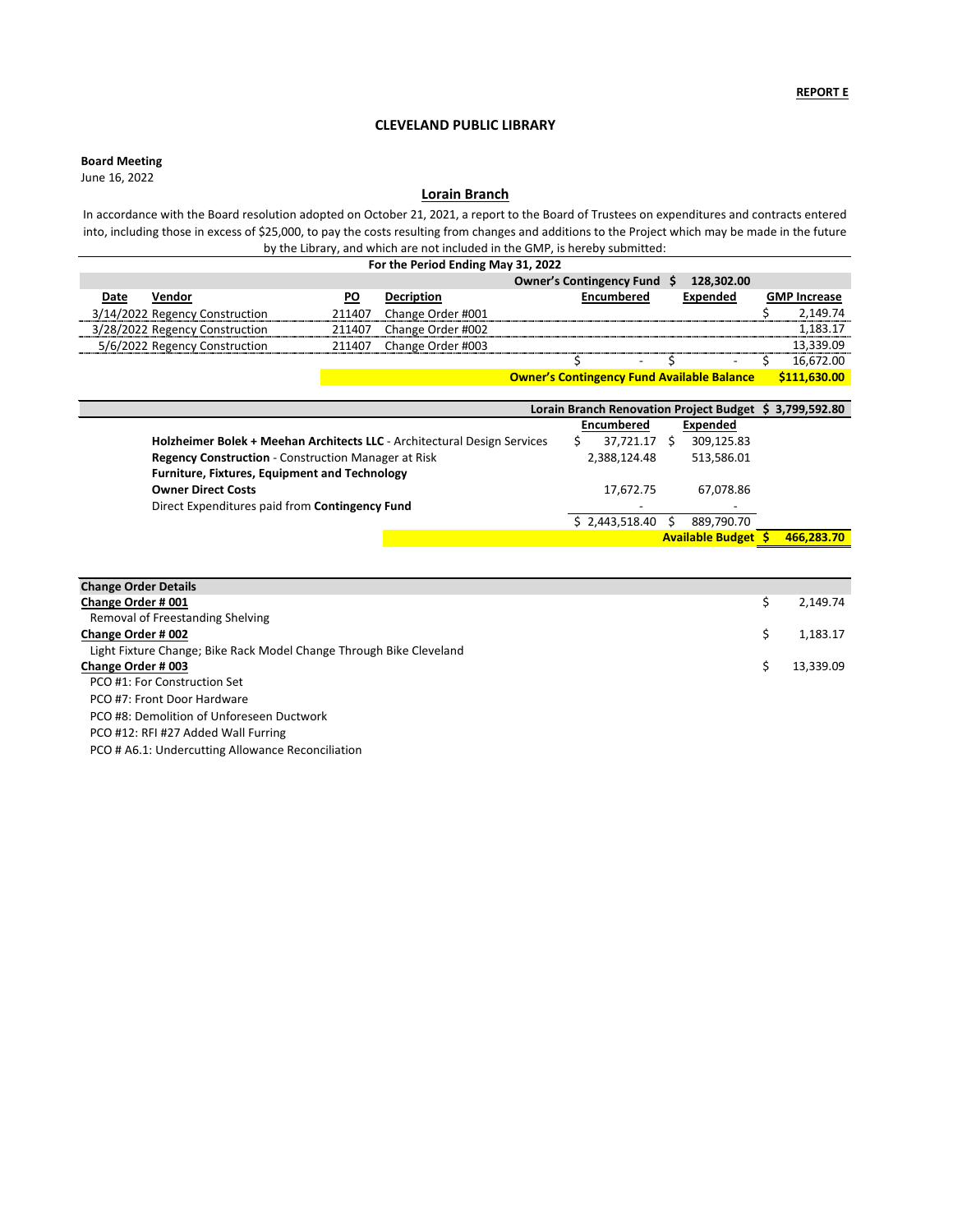# **Board Meeting**

|                                                            | Eastman Branch Renovation Project Budget \$ 3,034,357.66 |                            |            |
|------------------------------------------------------------|----------------------------------------------------------|----------------------------|------------|
|                                                            | <b>Encumbered</b>                                        | Expended                   |            |
| <b>Moody Nolan Inc.</b> - Architectural Design Services    | 59,521.74                                                | 175,845.92                 |            |
| <b>Regency Construction - Construction Manager at Risk</b> | 2,191,366.63                                             | 141,830.39                 |            |
| <b>Furniture, Fixtures, Equipment and Technology</b>       |                                                          |                            |            |
| <b>Owner Direct Costs</b>                                  | 14,098.13                                                | 59,662.48                  |            |
| Direct Expenditures paid from Contingency Fund             | $\overline{\phantom{a}}$                                 |                            |            |
|                                                            | \$2,264,986.50                                           | 377,338.79                 |            |
|                                                            |                                                          | <b>Available Budget \$</b> | 392,032.37 |

| For the Period Ending May 31, 2022 |           |                   |                                                   |                          |  |                     |
|------------------------------------|-----------|-------------------|---------------------------------------------------|--------------------------|--|---------------------|
|                                    |           |                   | Owner's Contingency Fund \$                       | 100,486.00               |  |                     |
| Vendor<br>Date                     | <u>PO</u> | <b>Decription</b> | <b>Encumbered</b>                                 | <b>Expended</b>          |  | <b>GMP Increase</b> |
| 5/2/2022 Regency Construction      | 220203    | Change Order #001 |                                                   |                          |  | 41,333.29           |
| 5/16/2022 Regency Construction     | 220203    | Change Order #002 |                                                   |                          |  | 23,860.11           |
|                                    |           |                   | $\overline{\phantom{0}}$                          | $\overline{\phantom{a}}$ |  | 65,193.40           |
|                                    |           |                   | <b>Owner's Contingency Fund Available Balance</b> |                          |  | \$35,292.60         |

# **Eastman Branch**

In accordance with the Board resolution adopted on December 16, 2021, a report to the Board of Trustees on expenditures and contracts entered into, including those in excess of \$25,000, to pay the costs resulting from changes and additions to the Project which may be made in the future by the Library, and which are not included in the GMP, is hereby submitted:

| <b>Change Order Details</b>                                |           |
|------------------------------------------------------------|-----------|
| <b>Change Order #001</b>                                   | 41,333.29 |
| <b>HVAC Controls</b>                                       |           |
| <b>Change Order #002</b>                                   | 23,860.11 |
| PCO #4: For Construction Set                               |           |
| PCO#5 Rev.2: Bulletin #I                                   |           |
| PCO #8: Bulletin #2                                        |           |
| PCO #18: Ground Penetrating Radar Allowance Reconciliation |           |

# **CLEVELAND PUBLIC LIBRARY**

June 16, 2022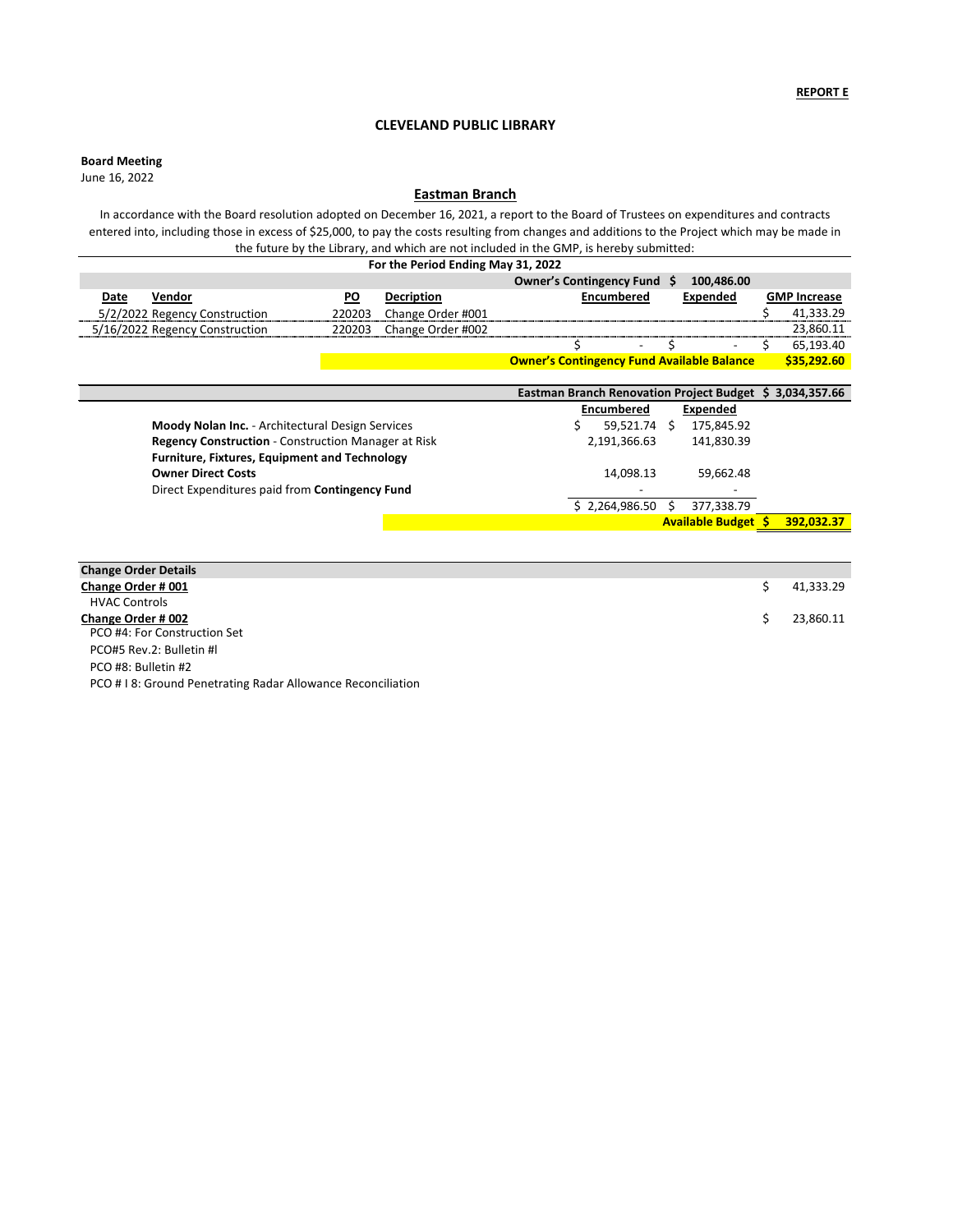**Board Meeting**

|                                                               | New Martin Luther King, Jr. Branch Project Budget \$19,901,486.00 |                         |              |
|---------------------------------------------------------------|-------------------------------------------------------------------|-------------------------|--------------|
|                                                               | <b>Encumbered</b>                                                 | Expended                |              |
| <b>JKURTZ Architects Ltd.</b> - Architectural Design Services | 456,622.85                                                        | 2,108,102.68            |              |
| Panzica Construction Co. - Construction Manager at Risk       | 14,785,160.00                                                     | 42,821.00               |              |
| <b>Furniture, Fixtures, Equipment and Technology</b>          |                                                                   |                         |              |
| <b>Owner Direct Costs</b>                                     | 93,185.54                                                         | 336,414.29              |              |
| Direct Expenditures paid from Contingency Fund                | $\overline{\phantom{0}}$                                          |                         |              |
| <b>Developer Shared Costs</b>                                 |                                                                   | 594,677.00              |              |
|                                                               | \$15,334,968.39                                                   | 3,082,014.97            |              |
|                                                               |                                                                   | <b>Available Budget</b> | 1,484,502.64 |

# **CLEVELAND PUBLIC LIBRARY**

June 16, 2022

# **Martin Luther King, Jr. Branch**

In accordance with the Board resolution adopted on February 15, 2022, a report to the Board of Trustees on expenditures and contracts entered into, including those in excess of \$25,000, to pay the costs resulting from changes and additions to the Project which may be made in the future by the Library, and which are not included in the GMP, is hereby submitted:

| For the Period Ending May 31, 2022 |                                    |           |                    |                                                      |  |                 |                     |
|------------------------------------|------------------------------------|-----------|--------------------|------------------------------------------------------|--|-----------------|---------------------|
|                                    |                                    |           |                    | Owner's Contingency Fund \$                          |  | 1,016,503.00    |                     |
| Date                               | Vendor                             | <b>PO</b> | <b>Decription</b>  | <b>Encumbered</b>                                    |  | <b>Expended</b> | <b>GMP Increase</b> |
|                                    | 3/28/2022 Gilbane Building Company | 201107    | Change Order # 001 |                                                      |  |                 | 475,307.00          |
|                                    | 4/26/2022 Gilbane Building Company | 201107    | Change Order # 002 |                                                      |  |                 | 541,196.00          |
|                                    | 5/25/2022 Gilbane Building Company | 201107    | Change Order # 003 |                                                      |  |                 | (675, 389.00)       |
|                                    |                                    |           |                    | $\overline{\phantom{a}}$                             |  |                 | 341,114.00          |
|                                    |                                    |           |                    | <b>Owner's Contingency Fund Available Balance \$</b> |  |                 | 675,389.00          |

| <b>Change Order Details</b>                                                                                                               |                     |
|-------------------------------------------------------------------------------------------------------------------------------------------|---------------------|
| Change Order # 001                                                                                                                        | \$<br>475,307.00    |
| <b>Cost Escalation Claim</b>                                                                                                              |                     |
| <b>Change Order #002</b>                                                                                                                  | \$<br>541,196.00    |
| Exterior Glazing Detail Changes; Developer HVAC Changes - Addendum #4; Addendum #2 and #3 Cost Escalation; BASWA                          |                     |
| Acoustical Plaster; Projection Screen/Hoist; Curtain/Rigging Allowance                                                                    |                     |
| Change Order # 003<br>Proposed change to scope or work includes value engineering options selected during the finalization of the project | \$<br>(675, 389.00) |
| design. These include changing the 6" thick site sidewalks to 4" thick. Eliminating all trap rock aggregate in the                        |                     |
| CC4 exterior sidewalks. Deleting all exterior aluminum strips embedded in concrete. The CLT monumental stair                              |                     |
| being vertically laminated, the CLT seat back being constructed segmentally with vertical grain, the canted radius                        |                     |
| contouring, and an upgraded "bomb-proof" finish, changes south table stairs to horizontal grain in lieu of vertical.                      |                     |
| Exterior metal panels are changed from a stainless steel finish to aluminum. Canopy aluminum panel will be                                |                     |
| removed and replaced with metal mesh. Deletion of mesh ceiling panels, structural framing, lighting, hangers at                           |                     |
| Alternate #11 booth areas. Revision of the elevator cabs to KONE standard in lieu of glass cab. Deleting the                              |                     |
| property line landscaping/fence. Changing all FL-3 Forbo flooring to sealed concrete. Changing the award of the                           |                     |
| electrical subcontract.                                                                                                                   |                     |
| The cost savings for the electrical contractor award also increases the MBE planned participation percentage for                          |                     |
|                                                                                                                                           |                     |

the project from 14% to 25%.